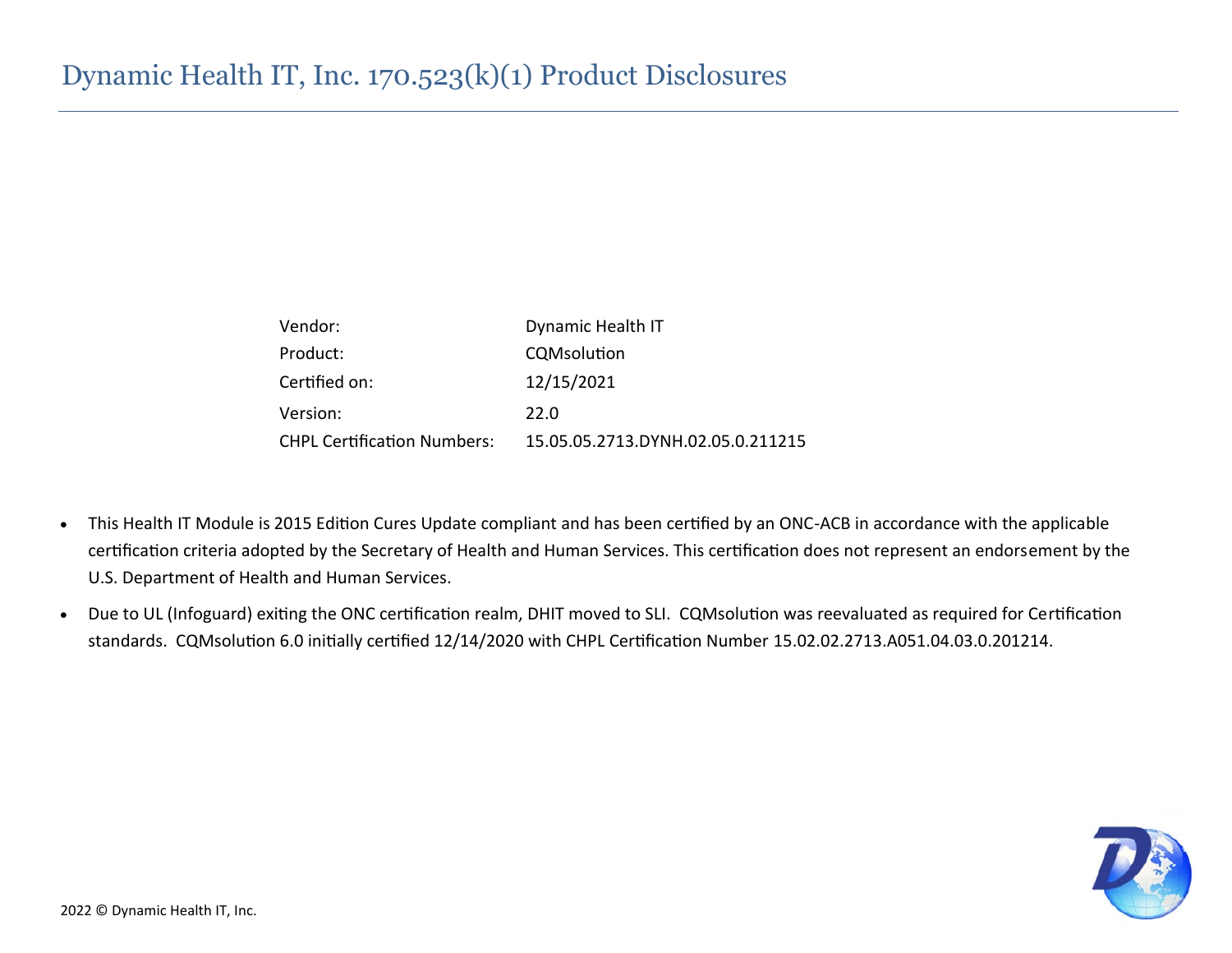#### **Certification Criteria:**

- 170.315 (c)(1) Quality Measure Data Capture
- 
- 
- cation (Cures Update)
- 170.315 (c)(2) QRDA Category I Application 170.315 (c)(3) Quality Measure Generation
- 170.315 (c)(4) Quality Measure Filter 170.315 (d)(1): Authentication, Access Control, Authorization
	-
- 170.315 (d)(13): Multi-Factor Authenti- 170.315 (g)(4): Quality Management System 170.315 (g)(5): Accessibility-Centered De-
- Application (Cures Update)
- 170.315 (d)(2): Auditable Events and Tamper-Resistance (Cures Update)
- 170.315 (d)(3): Audit Report(s) 170.315 (d)(5): Automatic Access Time-out 170.315 (d)(12): Encrypt Authentication Credentials (Cures Update)
	- sign

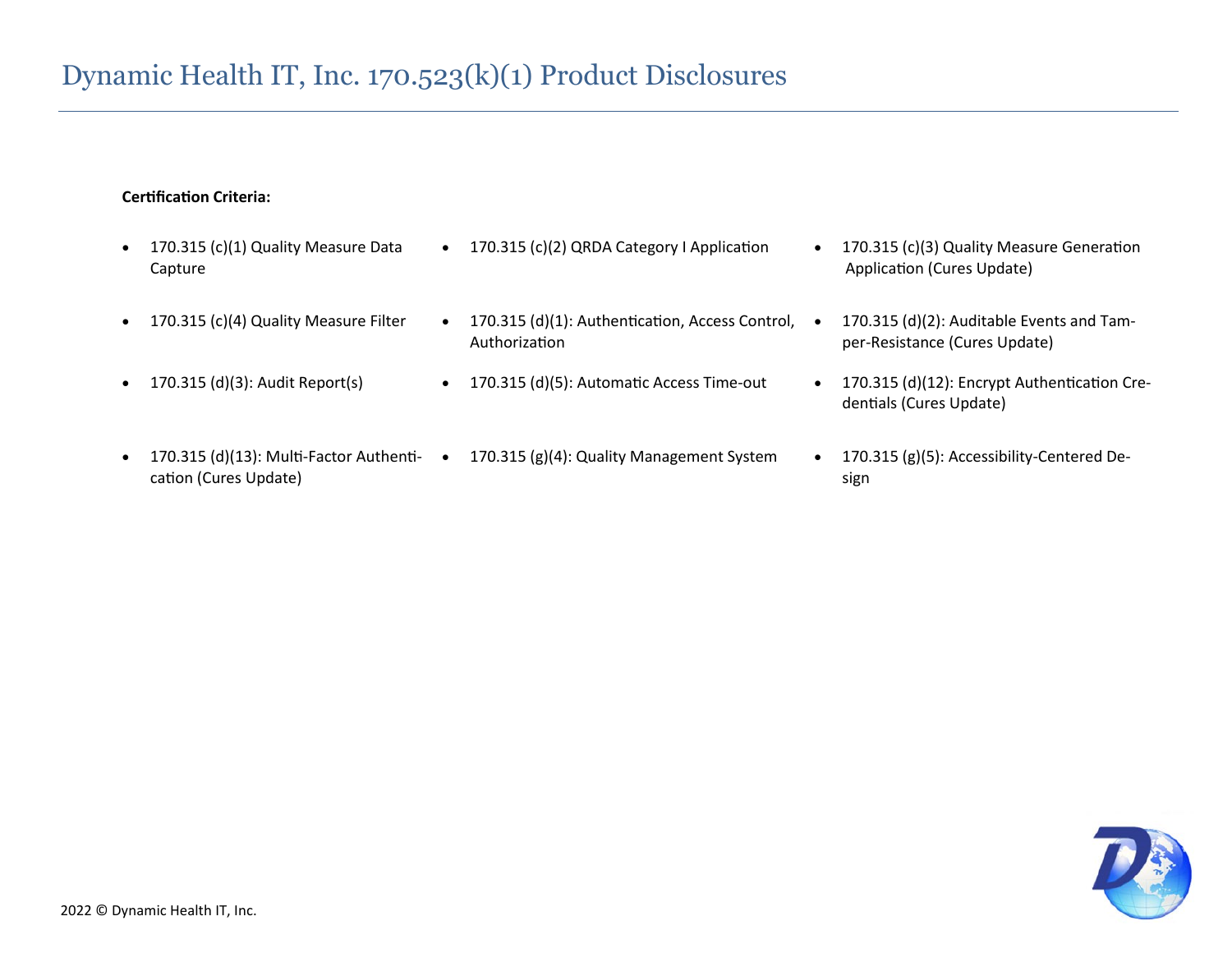#### **Pricing & Notes:**

License and Upgrade fees may apply.

All criteria require Microsoft SQL Server 2012 or better. There is a cost for Microsoft SQL Server (2012 or later) license, unless hosted by Dynamic Health IT.

Requires SSL Certificate

Necessary credentials with relevant health registries should be secure to enable successful submission.

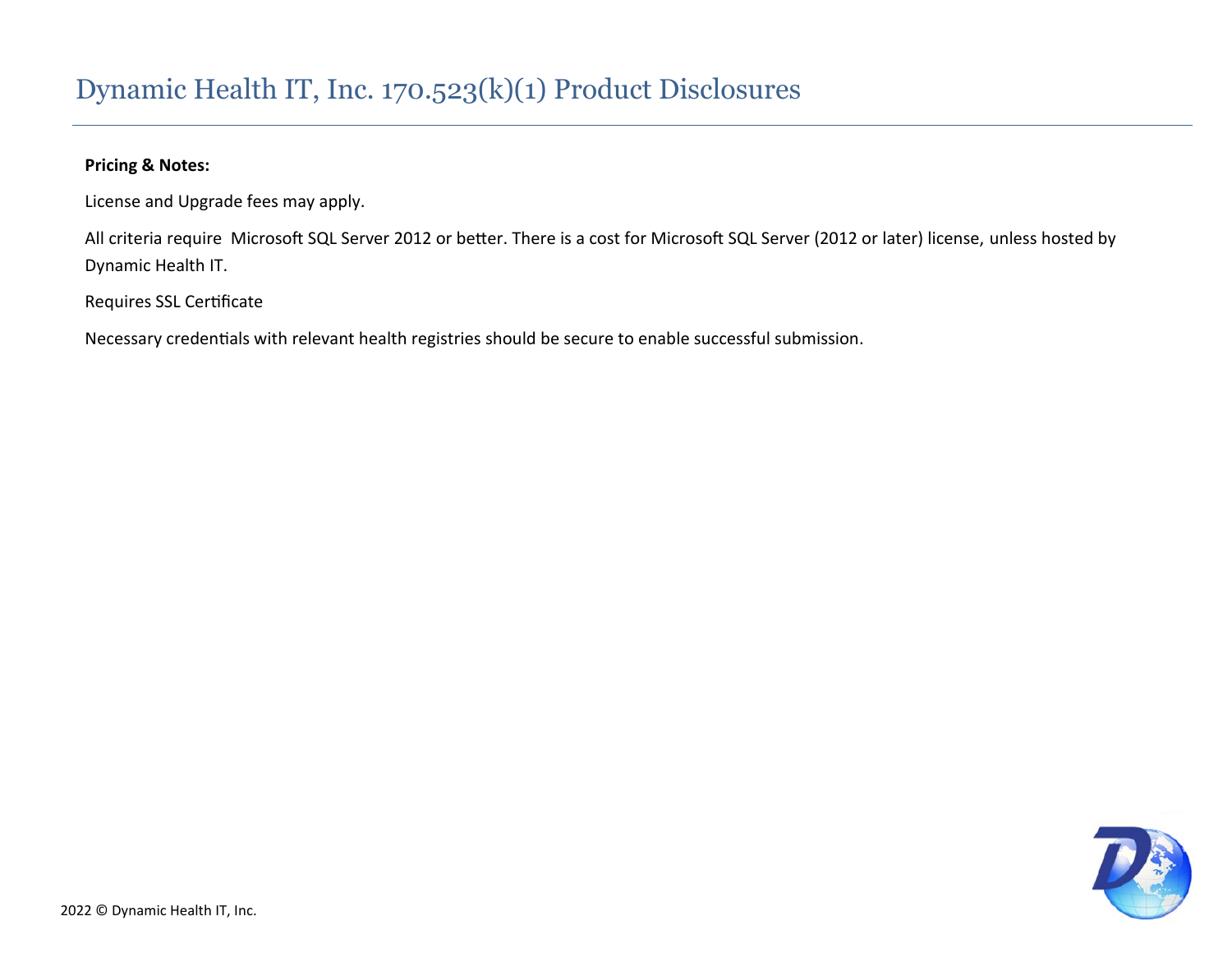| Version                                                                                                                    | CQMsolution v3.0                            | CQMsolution v3.1                                                                     | CQMsolution v4.0 | CQMsolution v5.0 | CQMsolution v6.0                                        | CQMsolution v22    |
|----------------------------------------------------------------------------------------------------------------------------|---------------------------------------------|--------------------------------------------------------------------------------------|------------------|------------------|---------------------------------------------------------|--------------------|
| Certified on:                                                                                                              | 9/16/2016                                   | 3/31/2017                                                                            | 12/18/2019       | 11/27/2019       | 11/5/2021                                               | <b>TBD</b>         |
| Edition:                                                                                                                   | 2015                                        | 2015                                                                                 | 2015             | 2015             | 2015 Edition Cures                                      | 2015 Edition Cures |
|                                                                                                                            |                                             |                                                                                      |                  |                  | 15.02.02.2713.A051. 15.02.02.2713.A05 15.02.05.2713.DYN |                    |
| Certification No.:                                                                                                         | 160044R00                                   | 160044R01                                                                            | 02.01.0.181214   | 1.03.02.0.191127 | H.01.04.0.211105                                        | <b>TBD</b>         |
| Clinical quality measures to 2,22,50,52,56,61,62, 2,22,50,52,56,61,62, 2,9,22,26,31,32,50,5 2,9,22,50,52,56,66,6 All eCQMs |                                             |                                                                                      |                  |                  |                                                         | All eCQMs          |
| which the module has been 64,65,66,68,69,74,75 64,65,66,68,69,74,75 2,53,55,56,65,66,68, 8,69,71,72,74,75,82,              |                                             |                                                                                      |                  |                  |                                                         |                    |
| tested and certified:                                                                                                      |                                             | ,77,82,90,117,122,12 ,77,82,90,117,122,12  69,71,72,74,,75,82,9  90,104,105,108,111, |                  |                  |                                                         |                    |
|                                                                                                                            |                                             | 3,124,125,126,127,1 3,124,125,126,127,1 0,102,104,105,107,1 117,122,124,125,127      |                  |                  |                                                         |                    |
|                                                                                                                            |                                             | 28,129,130,131,132, 28,129,130,131,132, 08,111,113,117,122, 128,129,130,131,13       |                  |                  |                                                         |                    |
|                                                                                                                            |                                             | 133,134,135,136,137 133,134,135,136,137 123,124,125,127,128 2,133,134,135,136,1      |                  |                  |                                                         |                    |
|                                                                                                                            |                                             | ,138,139,140,141,14  ,138,139,140,141,14  ,129,130,131,132,13  37,138,139,142,143,   |                  |                  |                                                         |                    |
|                                                                                                                            |                                             | 2,143,144,145,146,1 2,143,144,145,146,1 3,134,135,136,137,1 144,145,146,147,149      |                  |                  |                                                         |                    |
|                                                                                                                            |                                             | 47,148,149,153,154, 47,148,149,153,154, 38,139,142,143,144, 153,154,155,156,15       |                  |                  |                                                         |                    |
|                                                                                                                            |                                             | 155,156,157,158,159 155,156,157,158,159 145,146,147,149,153 7,159,160,161,165,1      |                  |                  |                                                         |                    |
|                                                                                                                            |                                             | ,160,161,163,164,16  ,160,161,163,164,16  ,154,155,156,157,15  77,190,249,347,349,   |                  |                  |                                                         |                    |
|                                                                                                                            |                                             | 4,165,166,167,169,1 4,165,166,167,169,1 8,159,160,161,164,1 645,771                  |                  |                  |                                                         |                    |
|                                                                                                                            |                                             | ,77,179,182,9,26,30,3 77,179,182,9,26,30,3 65,167,169,177,190                        |                  |                  |                                                         |                    |
|                                                                                                                            |                                             | $ 1,32,53,55,60,71,72,  1,32,53,55,60,71,72,  249,347,349,645$                       |                  |                  |                                                         |                    |
|                                                                                                                            | 73,91,100,102,104,1 73,91,100,102,104,1     |                                                                                      |                  |                  |                                                         |                    |
|                                                                                                                            | 05,107,108,109,110, 05,107,108,109,110,     |                                                                                      |                  |                  |                                                         |                    |
|                                                                                                                            | $ 11,113,114,171,172,  11,113,114,171,172,$ |                                                                                      |                  |                  |                                                         |                    |
|                                                                                                                            | 178,185,188,190                             | 178,185,188,190                                                                      |                  |                  |                                                         |                    |
|                                                                                                                            |                                             |                                                                                      |                  |                  |                                                         |                    |
|                                                                                                                            |                                             |                                                                                      |                  |                  |                                                         |                    |

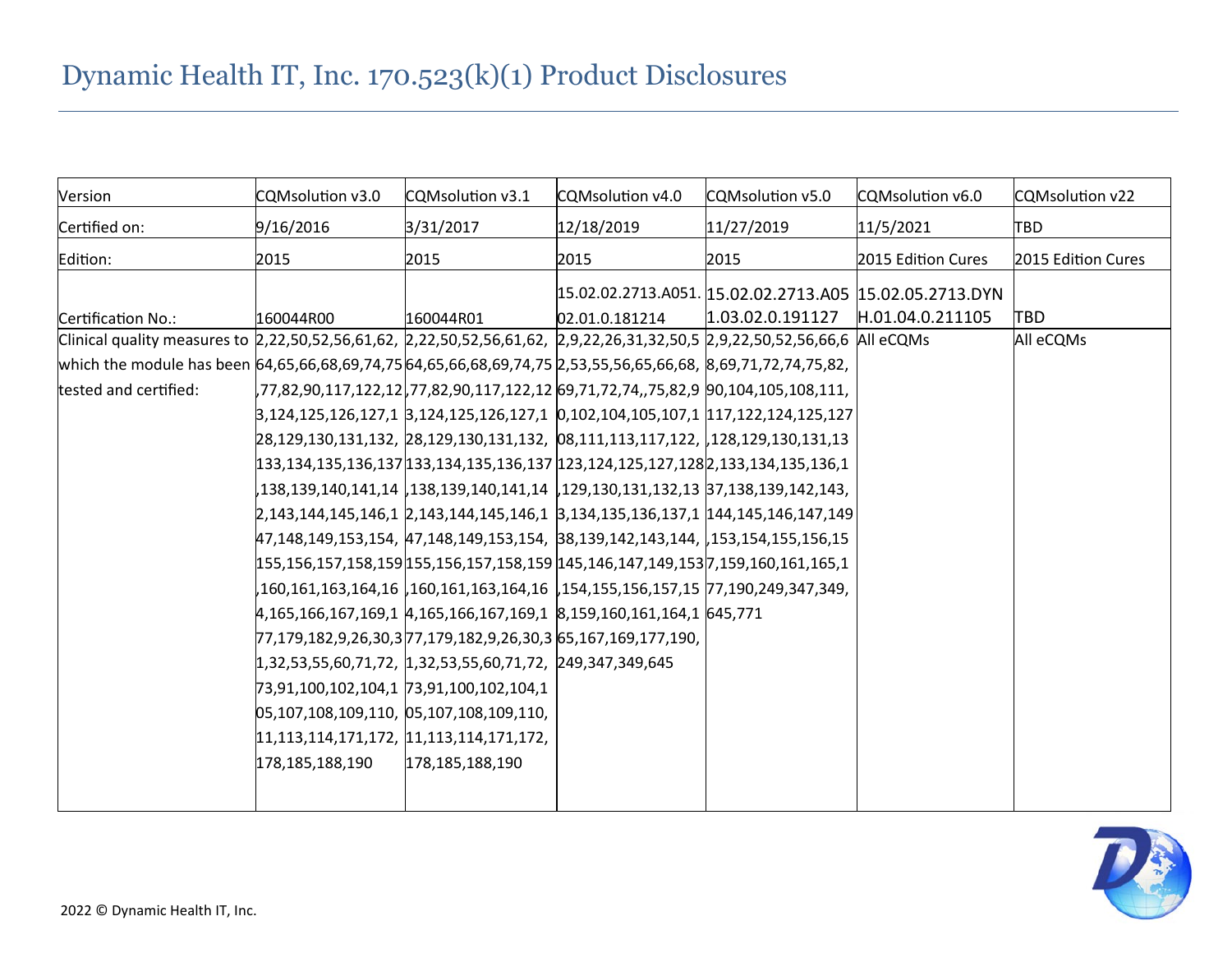| <b>Capability</b>                                                               | <b>Description of capability</b>                                                                                                                                                                                                                                                                   | v3.0     | v3.1 | V4.0     | v5.0     | v6.0     | v22 | Types of Costs or Fees to be paid by a provider<br>for the capability |
|---------------------------------------------------------------------------------|----------------------------------------------------------------------------------------------------------------------------------------------------------------------------------------------------------------------------------------------------------------------------------------------------|----------|------|----------|----------|----------|-----|-----------------------------------------------------------------------|
| $170.315(c)(1)$ :<br><b>Clinical Quality Measures -</b><br>Record and Export    | Record all data that would be<br>necessary to calculate each CQM and<br>export a data file at any time the user<br>chooses and without subsequent<br>developer assistance.                                                                                                                         | $\chi$   | X    | X        | $\times$ | X        | X   | License and upgrade fees may apply.                                   |
| $170.315(c)(2)$ :<br><b>Clinical Quality Measures -</b><br>Import and Calculate | Take in clinical quality data from QRDA-<br>I files or vendor system (via stored<br>procedure) and perform calculations<br>for all supported quality measures                                                                                                                                      | X        | X    | $\times$ | $\times$ | $\times$ | X   | License and upgrade fees may apply.                                   |
| $170.315(c)(3)$ :<br><b>Clinical Quality Measures -</b><br>Report               | Generates QRDA I, QRDA III & PQRS<br>QRDA output from client data<br>Data submission formats are supported<br>for EHR Incentive Program and PQRS.<br>Data output from report calculation is<br>available at patient level (QRDA-I XML),<br>and aggregate level (QRDA-III XML and<br>PQRS QRDA-III) | $\times$ | X    | $\times$ | $\times$ | X        | X   | License and upgrade fees may apply.                                   |
| $170.315(c)(4)$ :<br><b>Clinical Quality Measures -</b><br>Filter               | Filter CQM results at the patient and<br>aggregate levels.                                                                                                                                                                                                                                         | X        | X    | $\chi$   | $\times$ | X        | X   | License and upgrade fees may apply.                                   |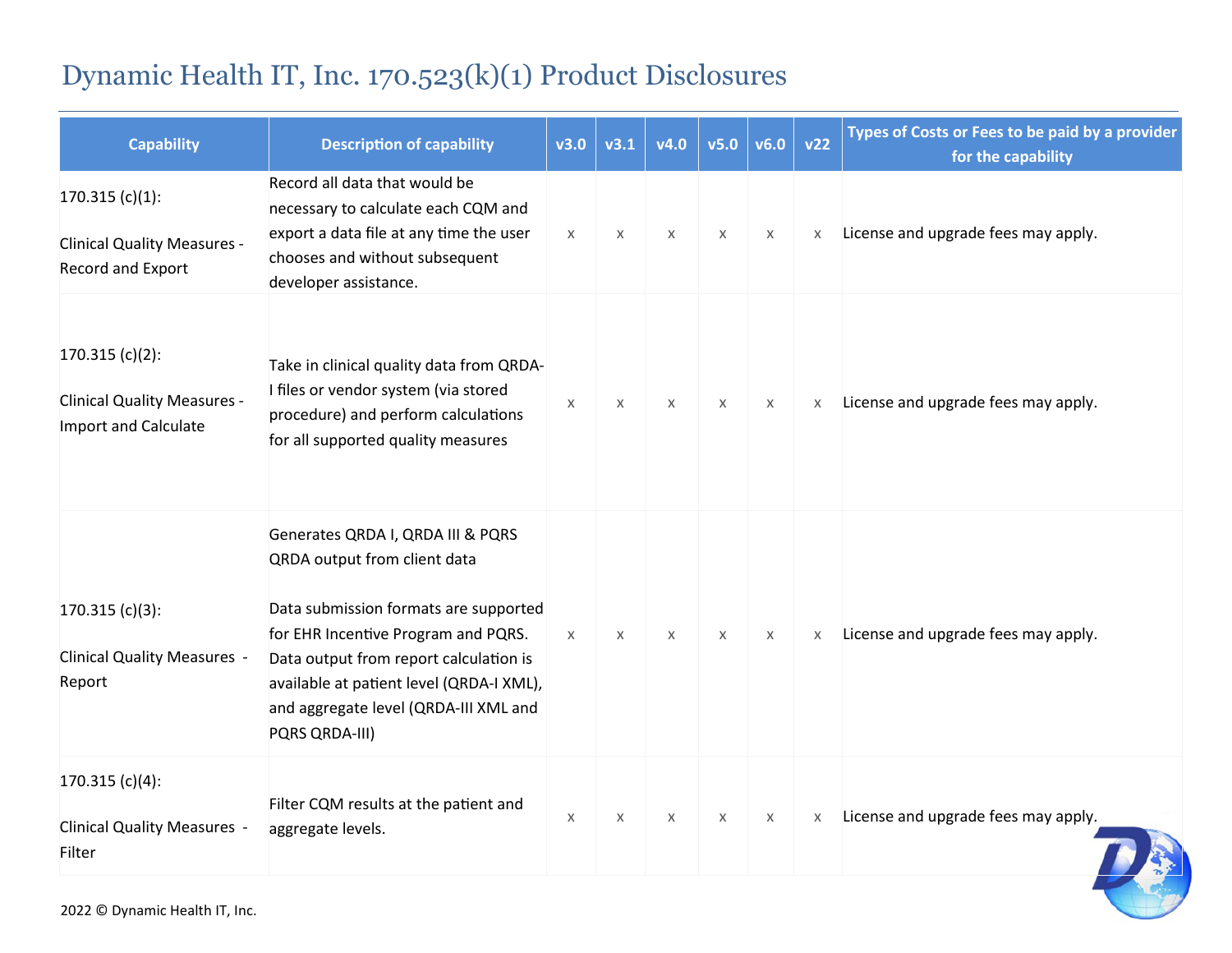| <b>Capability</b>                                                     | <b>Description of capability</b>                                                                                                                                       | v3.0     | v3.1     | v4.0     | v5.0     | v6.0     | v22      | Types of Costs or Fees to be paid by a<br>provider for the capability |
|-----------------------------------------------------------------------|------------------------------------------------------------------------------------------------------------------------------------------------------------------------|----------|----------|----------|----------|----------|----------|-----------------------------------------------------------------------|
| $170.315$ (d)(1):<br>Authentication, Access<br>Control, Authorization | Verify against a unique identifier that a user<br>seeking access to electronic health<br>information is the one claimed and the<br>actions by that user are permitted. | X        | X        | X        | $\times$ | $\times$ | $\times$ | License and upgrade fees may apply.                                   |
| $170.315$ (d)(2):<br>Auditable Events and<br><b>Tamper Resistance</b> | Audit log monitoring system activity; View a<br>complete record of login/logout events for<br>CQMsolution                                                              | $\times$ | $\times$ | $\chi$   | $\times$ | $\times$ | $\times$ | License and upgrade fees may apply.                                   |
| $170.315$ (d)(3):<br>Audit Report(s)                                  | Supports import, calculation and output for<br>latest versions of all eCQMs in CMS' EHR<br><b>Incentive Programs</b>                                                   | $\times$ | $\times$ | $\times$ | $\times$ | $\chi$   | X        | License and upgrade fees may apply.                                   |
| $170.315$ (d)(5):<br><b>Automatic Access Time-</b><br>out             | Record the audit log status and the<br>encryption status.                                                                                                              | X        | X        | X        | $\times$ | $\chi$   | X        | License and upgrade fees may apply.                                   |